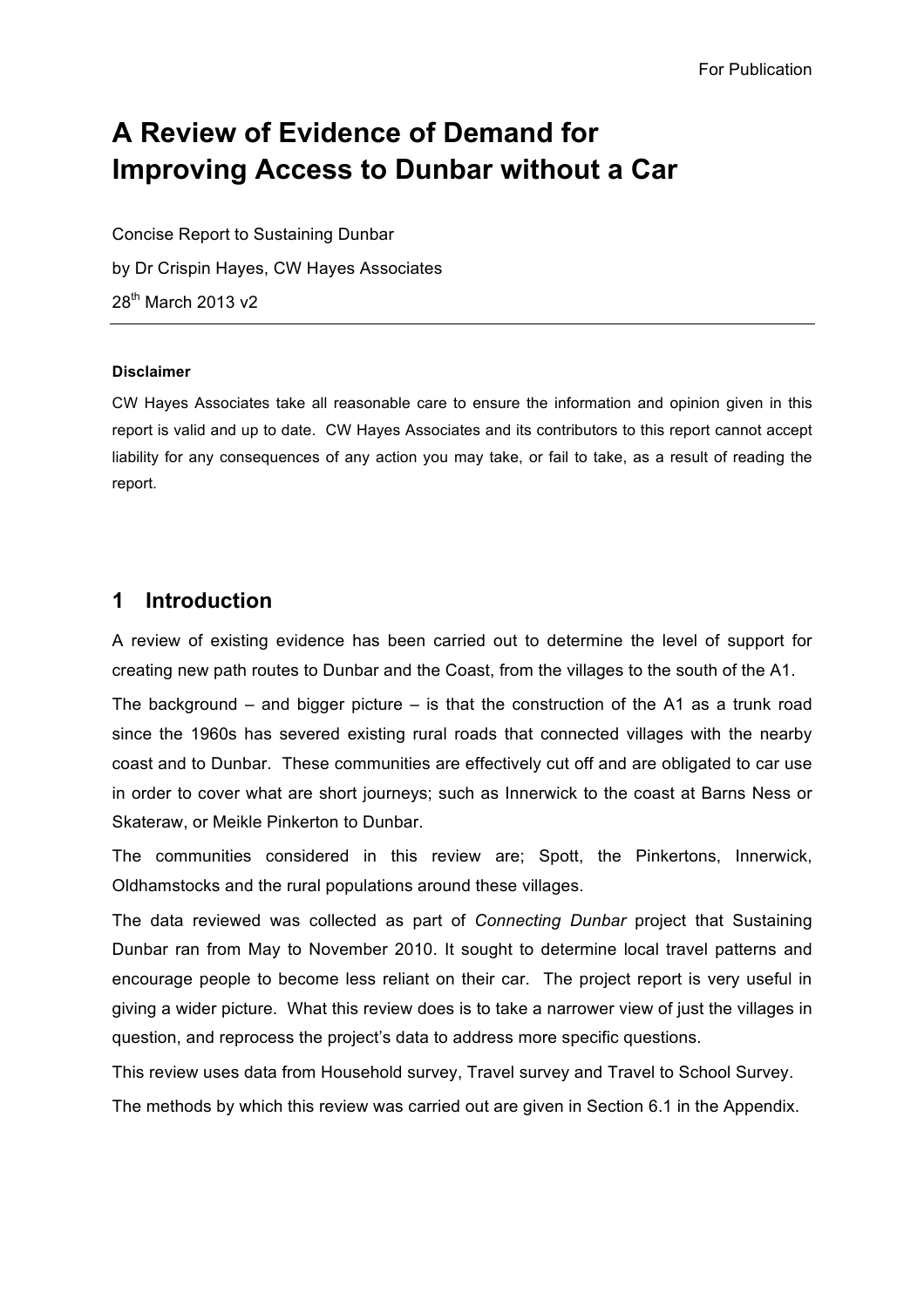# **2 Demand for Cycle Paths**

#### **'What would make it easier to walk/cycle to work or to school?'**

 The relevant question in the Household Survey is above, and an open box was provided for responses. The data in the Household Survey are area specific so each area is addressed on an individual basis.

### **2.1 Spott and Innerwick**

Spott and Innerwick were collated together, and as such bring together the two largest villages being considered. The following comments were given in response to this question. These are all the comments and are provided unedited. The adjacent graph shows these comments grouped into themes.

### **Spott**

- suitability of job
- safety on road to Dunbar (from Spott)
- no footpaths on Spott Road
- footpath on Spott Road
- safety, walking down from Spott to Dunbar
- footpath to town
- weather
- ∑ nothing won't be cycling 65miles a day
- repair the roads properly
- footpath spott- dunbar
- ∑ signposting of cycle tracks. maintenance of cycle tracks
- Spott Road unsafe
- cycle path up to Spott Village
- clear footpath and tarmac from E. Broomhouse - A1.
- Prevent drivers speeding.
- ∑ cycle path/ footpath

#### **Innerwick**

- dark. already walk
- need a van to transport tools for work. walk the kid to school everyday.
- having a bike would be good.
- ∑ I couldn't motivation. A1 has to be crossed.
- It would help to have a provision for crossing the A1
- If the A1 was crossable. no public path.
- do cycle in the summer. need an underpass under A1.
- have to go across A1 to cycle path
- I cycle everywhere
- ∑ cycle path
- proper cycle path

### **Figure 1: Walk/Cycle Spott & Innerwick**

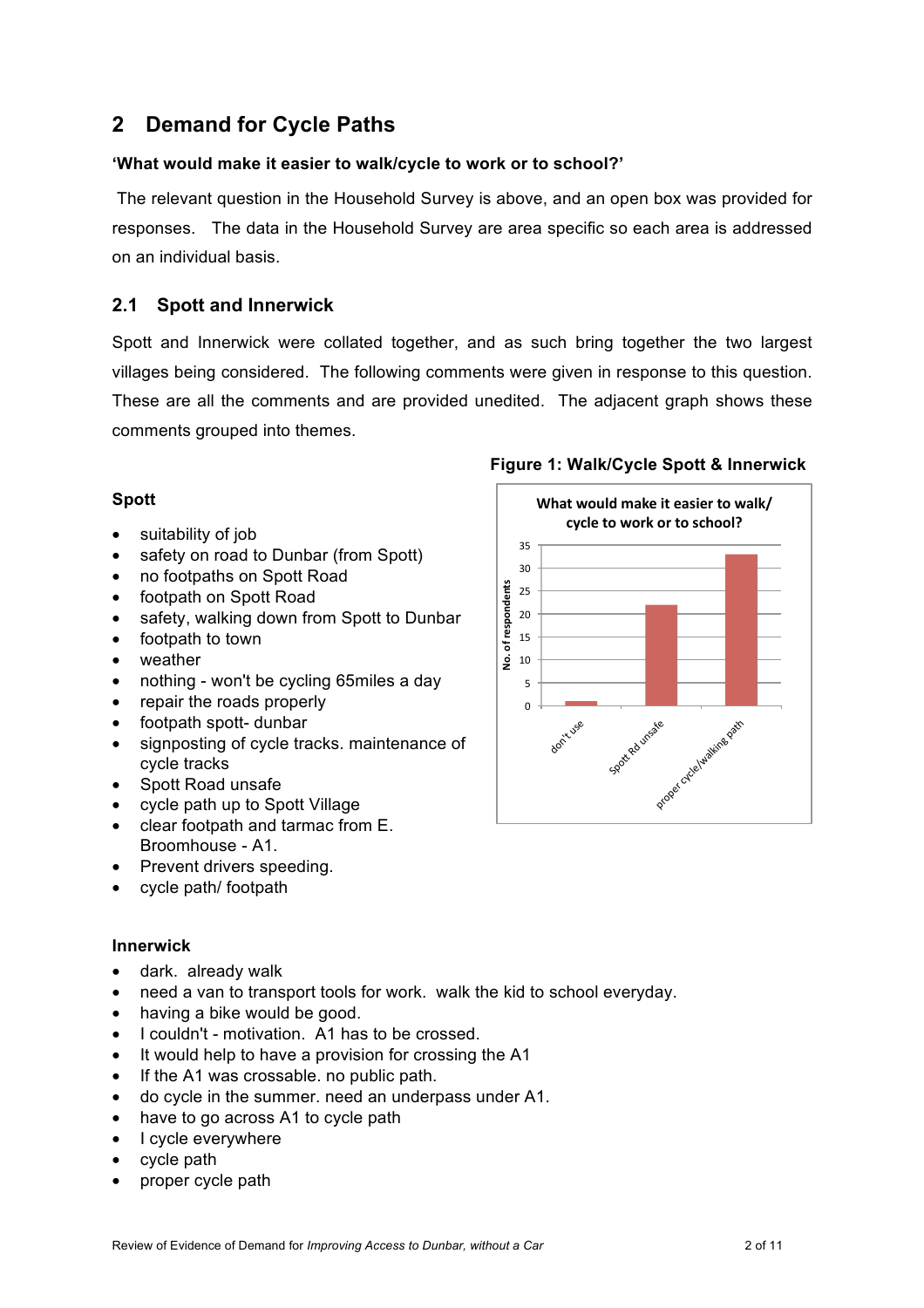To summarise; the crossing the A1 and provision of cycling routes are shown to be major issues for the residents of both Spott and Innerwick. The relatively large number of respondents commenting on these issues is considered to be highly significant.

### **2.2 Pinkerton**

The Pinkertons are a group of very small hamlets. Their responses to the same question was as follows. A graph summarises all responses that have been grouped into themes for the graph.



#### **Figure 2: Walk/ Cycle Pinkerton**

Their comments were:

- ∑ workplace closer, proximity to home . Currently travel over 40 miles each way.
- move closer work is 40 miles away
- only way to school is along A1 so not practical for children. cycle path between Dunbar & Whitesands does not continue final stretch to meet A1.

To summarise, again provision of paths and crossing the A1 are shown to be the key issues for respondents.

### **2.3 Oldhamstocks**

Oldhamstocks is a small village located further away from Dunbar and the coast. The village is at an elevation of around 150m above Ordnance Datum and hence cycling up from the coast is a more tiring prospect for residents.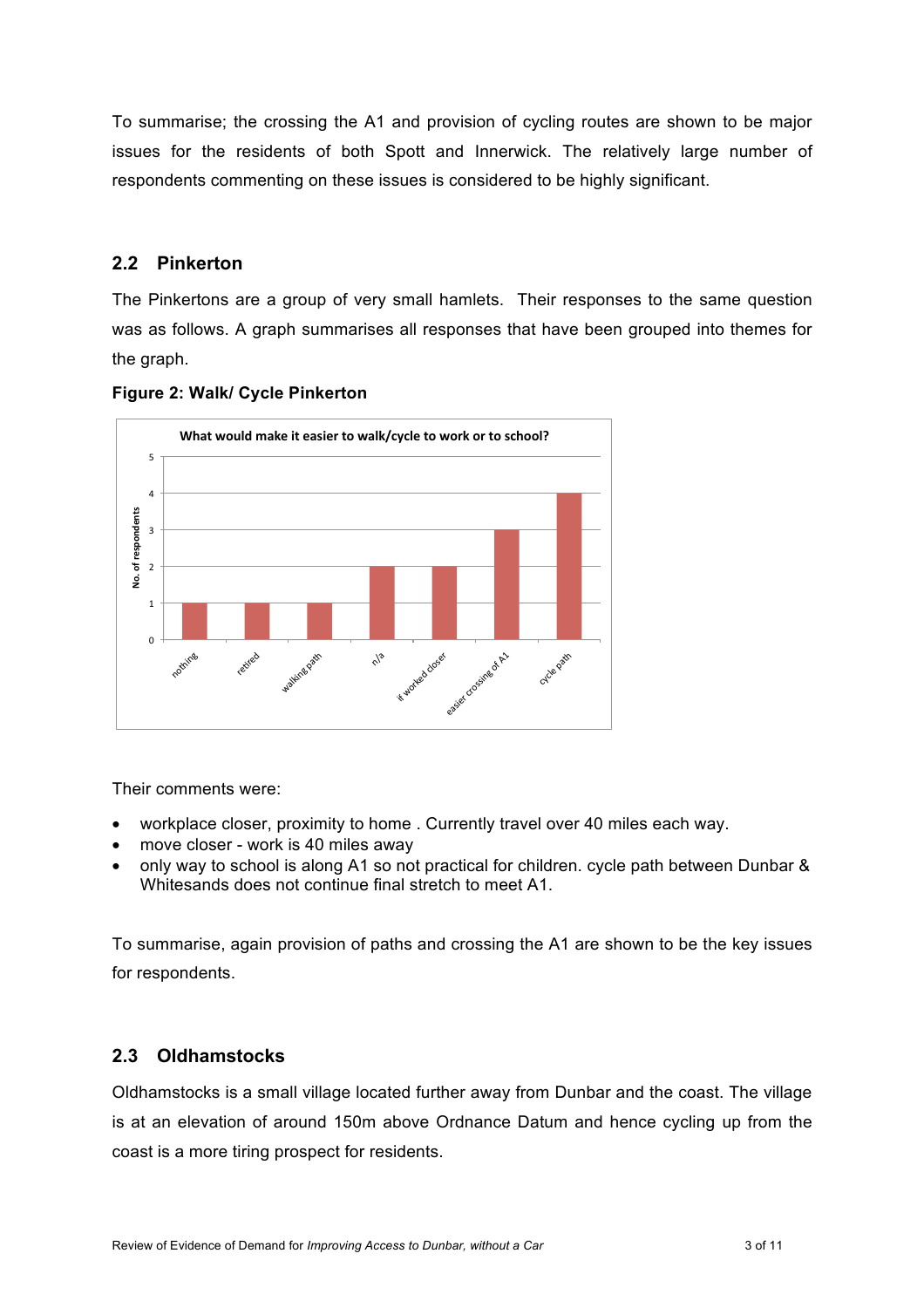Comments for respondents in respect of the question regarding walking and cycling were:

- not to live in Oldhamstocks! Local job/ school
- more paths and more cycle ways
- ∑ cycle lane improvements are good in our area - extend this more.
- I'd be a bit worried cycling from Oldhamstocks to Cockburnspath because of speedy cars.
- safe route to Cockburnpaths
- ∑ I work in Edinburgh and so walking/cycling is not an option

#### **Figure 3: Walk/Cycle Oldhamstocks**



There were many fewer respondents to this question given the size of the village. This is perhaps a reflection of its lesser proximity to Dunbar. However, yet again the issues of more paths and safe routes is raised.

# **3 Use of Public Transport**

The use of public transport was the main focus for the transport section of the Household Surveys. There were 4 questions relating to public transport;

### **3.1 Do you use Public Transportation for any of your journeys ?**

A continuum scale was used to give a numerical response, where 0 is never and 10 is very often. The graph below brings together data for all the villages considered.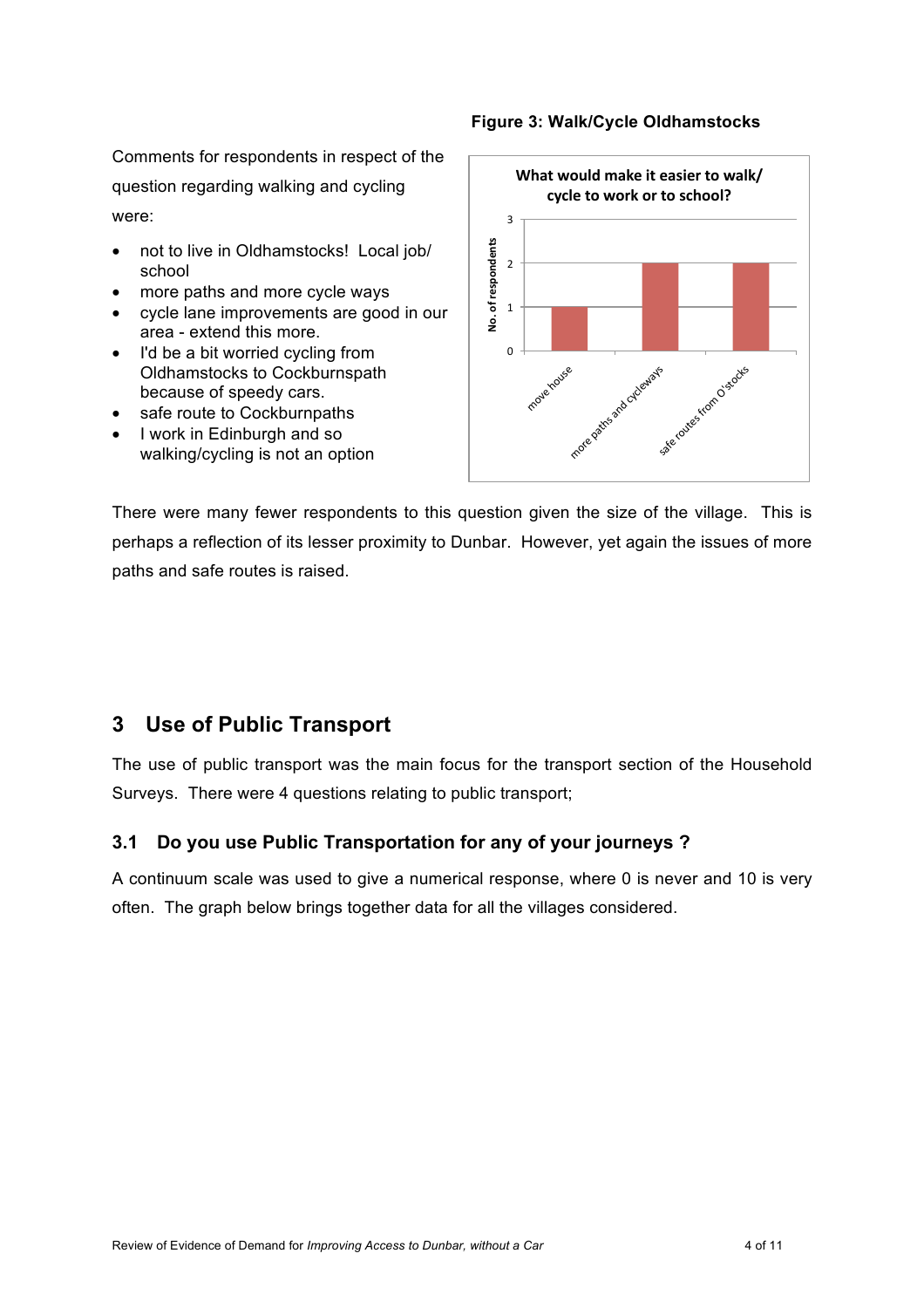**Figure 4: Use Public Transport**



As can be seen from the graph, the majority of respondents use public transport only a little, though in Spott and Innerwick there are a minority that do use it regularly. These data shows that there is a significant opportunity to create viable alternatives to use of a private car.

## **3.2 What are your reasons for not using public transport ?**

Exploring the reasons behind the patterns of use are given below;



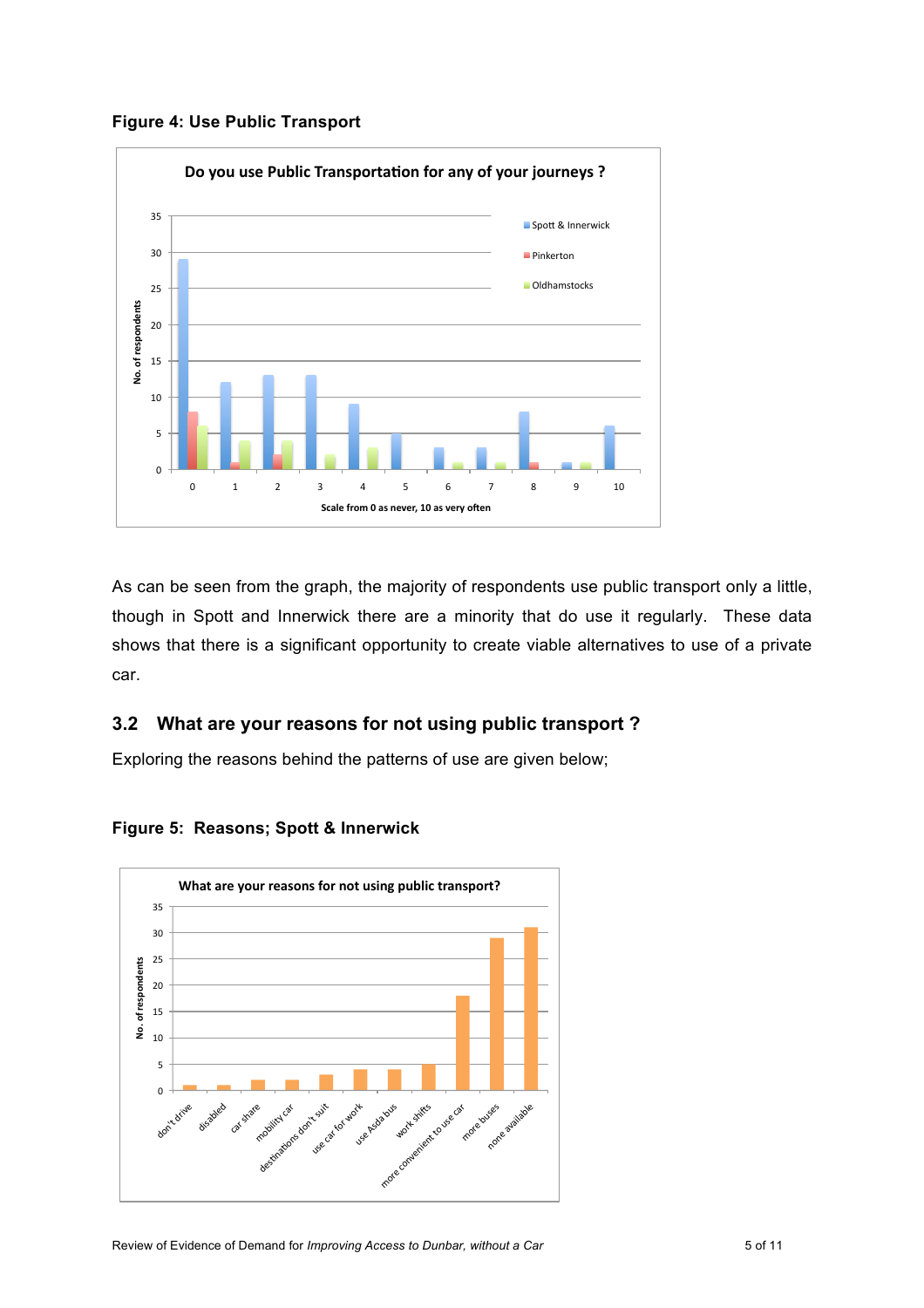**Figure 6: Reasons, Oldhamstocks**



The key reasons that respondents state, are the level of provision of public transport, and to a lesser extent a preference to drive. Further survey work is required to determine whether the level of provision is a lack of knowledge about public transport, that is to say a perception, or whether it is an actual lack of service.

### **3.3 What would make it easier to use?**

The respondents gave the following information;



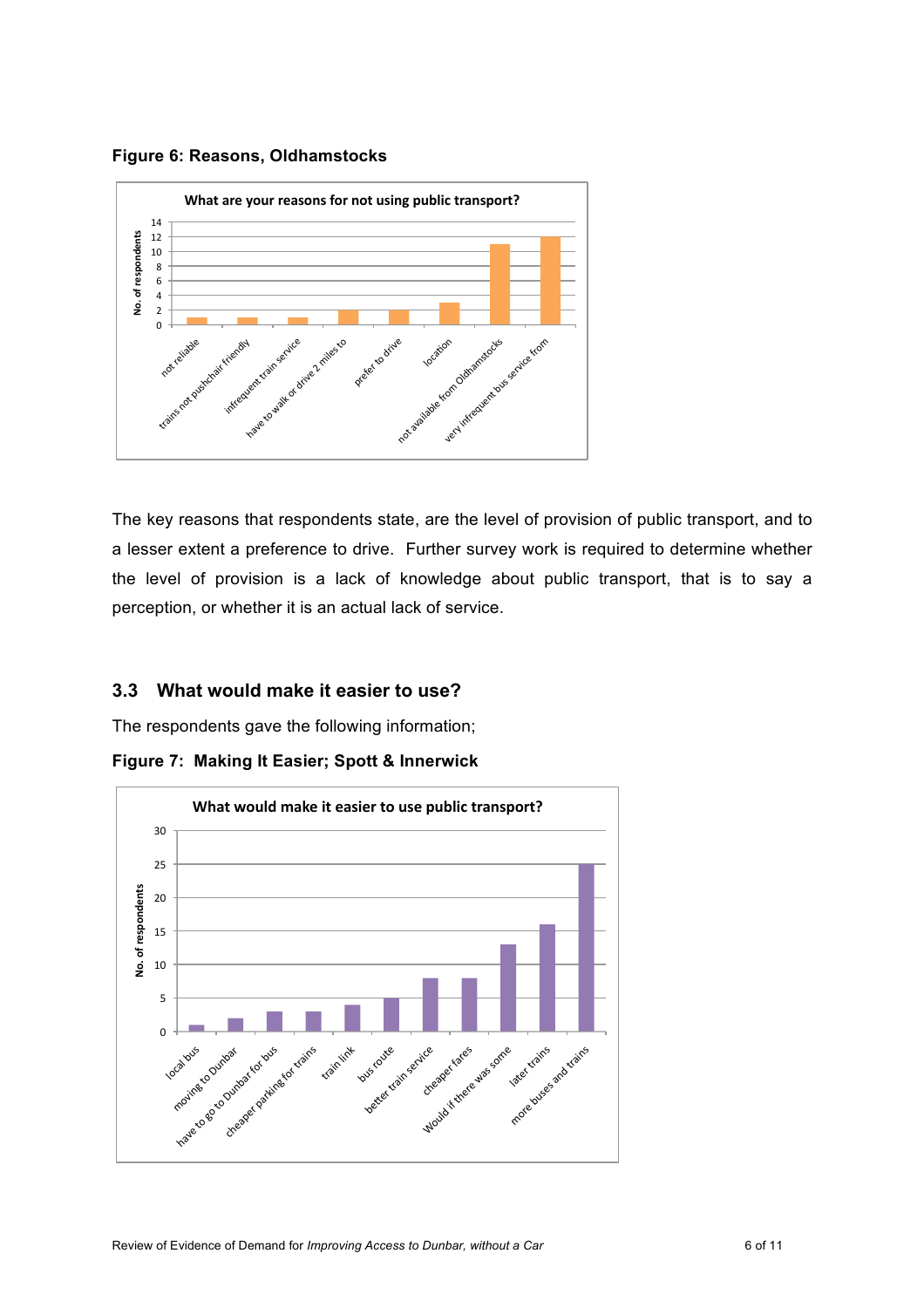**Figure 8: Making It Easier; Oldhamstocks**



Again the issue of a better service for bus and train is the key response, but there are a number of minor issues such as a later evening train. What these responses show is that there is an opportunity for modal change; getting people out of their cars not just to Dunbar, but for onwards journeys especially to Edinburgh.

### **3.4 What do you use public transport for ?**

The use as given by respondents is given below;



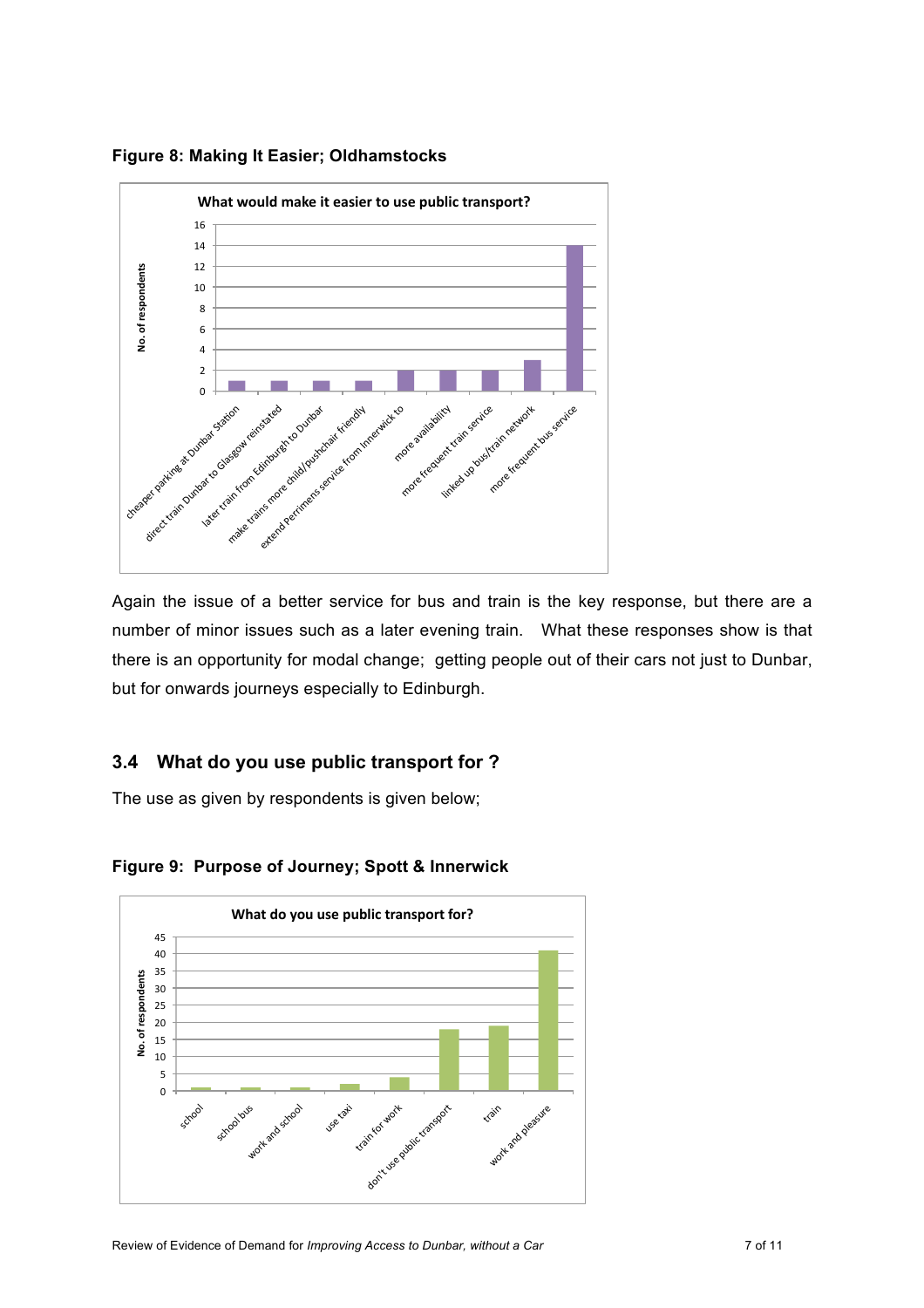**Figure 10: Purpose of Journey; Oldhamstocks**



The varied reasons provide an interesting and useful insight as to how local and long distance public transport is used by residents.

# **4 Travel Surveys**

The travel surveys cover similar geographic areas but have been applied in a different way, without an emphasis on public transport. The Local Travel Survey<sup>1</sup> was conduct from May to November 2010: It used data from the Walk to School Week survey during one week in May 2010 and additional household data which was gathered over a longer period. They give a picture of the current patterns of transport use during these periods.

| Location          |  | Frequency |    | Total person |
|-------------------|--|-----------|----|--------------|
|                   |  | from      | to | journeys     |
| Wester Broomhouse |  | 1         |    |              |
| l Skateraw        |  |           |    |              |
| Oldhamstocks      |  | ٩         | ٩  | 14           |
| Pinkertons        |  | 21        | 21 | 25           |
| Thortonloch       |  |           |    |              |
| Innerwick         |  | 27        | 26 | 38           |
| Spott             |  |           |    | 2            |
| Thurston          |  | 3         |    | 6            |
| Cockburnspath     |  |           |    |              |

**Table 1: Frequency of Journeys during Week of Survey**

<sup>1</sup> Report available at http://ourlocality.org/transportsurveys/connecting-dunbar-local-travel-survey-report/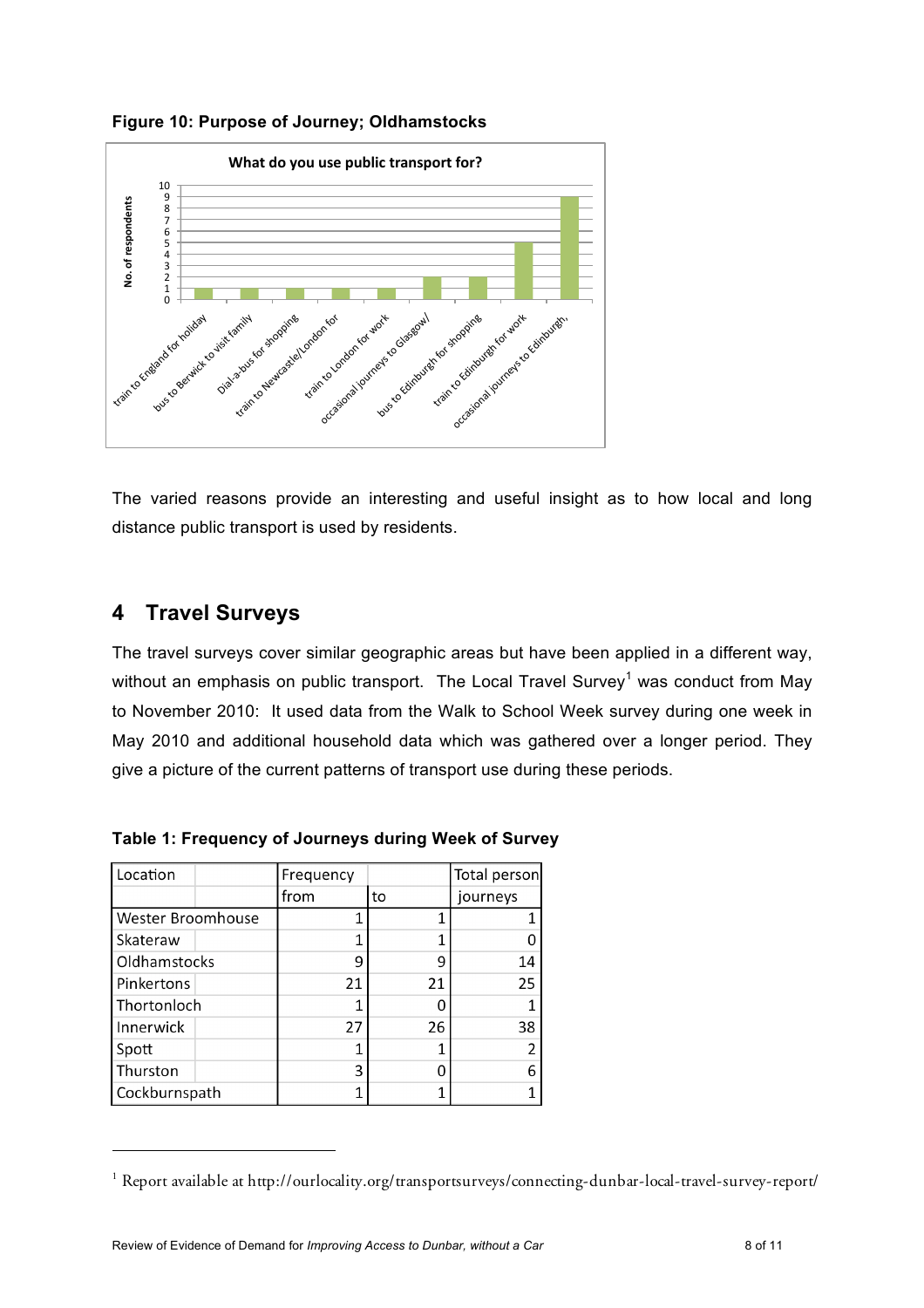The table shows the number of journeys to and from each location, together with the total number of person journeys. The frequency is also a function of the number of respondent for each location. Innerwick, Pinkertons and Oldhamstocks are shown to the locations with the most movements.

| Table 2: Frequency of Mode of Travel by Location |  |  |  |
|--------------------------------------------------|--|--|--|
|--------------------------------------------------|--|--|--|

|                                                                                                    |      |       |                 |  |               |    |      |                  | Car share | Quad bike |
|----------------------------------------------------------------------------------------------------|------|-------|-----------------|--|---------------|----|------|------------------|-----------|-----------|
| Location                                                                                           | Walk | Cycle | Bus/coach Train |  | Motorbike Car |    | Taxi | School bus /lift |           | /Tractor  |
| Wester Broomhouse                                                                                  |      |       |                 |  |               |    |      |                  |           |           |
| Skateraw                                                                                           |      |       |                 |  |               |    |      |                  |           |           |
| Oldhamstocks                                                                                       |      |       |                 |  |               | 14 |      |                  |           |           |
| Pinkertons                                                                                         | 4    |       |                 |  |               | 32 |      |                  |           | 4         |
| Thortonloch                                                                                        |      |       |                 |  |               |    |      |                  |           |           |
| Innerwick                                                                                          | 16   | 4     | 5               |  |               | 24 |      | 4                |           |           |
| Spott                                                                                              |      |       |                 |  |               |    |      |                  |           |           |
| l Thurston                                                                                         |      |       |                 |  |               |    |      |                  |           |           |
| <b>Broxburn</b>                                                                                    |      |       |                 |  |               | 6  |      |                  |           |           |
| Cockburnspath                                                                                      |      |       |                 |  |               |    |      |                  |           |           |
| Calculation Note: For each location and each mode, result is Count of Mode to + Count of Mode from |      |       |                 |  |               |    |      |                  |           |           |

Unsurprisingly the table shows that the car is the dominant mode of transport, but it does also show that in places where it is feasible people make journeys by walking, cycling and by bus.

|  |  |  | Table 3: Frequency of Purpose of Journeys to and from Locations |
|--|--|--|-----------------------------------------------------------------|
|--|--|--|-----------------------------------------------------------------|

|                          |      |                                                                                                             | Normal   |          |           |      |            |          |        |          |         |
|--------------------------|------|-------------------------------------------------------------------------------------------------------------|----------|----------|-----------|------|------------|----------|--------|----------|---------|
|                          | No.  |                                                                                                             | place of | Company  |           | Shop | Social/    | Medical/ | Mode   |          |         |
| Location                 | info | Home                                                                                                        | work     | business | Education | ping | recreation | personal | change | Dog walk | Commute |
| <b>Wester Broomhouse</b> |      |                                                                                                             |          |          |           |      |            |          |        |          |         |
| Skateraw                 |      | 2                                                                                                           |          |          |           |      |            |          |        |          |         |
| <b>Oldhamstocks</b>      |      | 18                                                                                                          |          |          |           |      |            |          |        |          |         |
| Pinkertons               |      | 38                                                                                                          | 4        |          |           |      |            |          |        |          |         |
| <b>Thortonloch</b>       |      |                                                                                                             |          |          |           |      |            |          |        |          |         |
| Innerwick                |      | 29                                                                                                          |          |          | 18        |      |            |          |        |          |         |
| Spott                    |      | $\overline{a}$                                                                                              |          |          |           |      |            |          |        |          |         |
| Thurston                 |      | 2                                                                                                           |          |          |           |      |            |          |        |          |         |
| Broxburn                 | 3    |                                                                                                             |          |          |           |      |            |          |        |          |         |
| Cockburnspath            |      |                                                                                                             |          |          |           |      |            |          |        |          |         |
|                          |      | Calculation Note: For each location and each purpose, result is Count of Purpose to + Count of Purpose from |          |          |           |      |            |          |        |          |         |

The purpose data shows that for most journeys reported – apart from going home - the chief purpose is education, followed by work and social/ recreational journeys.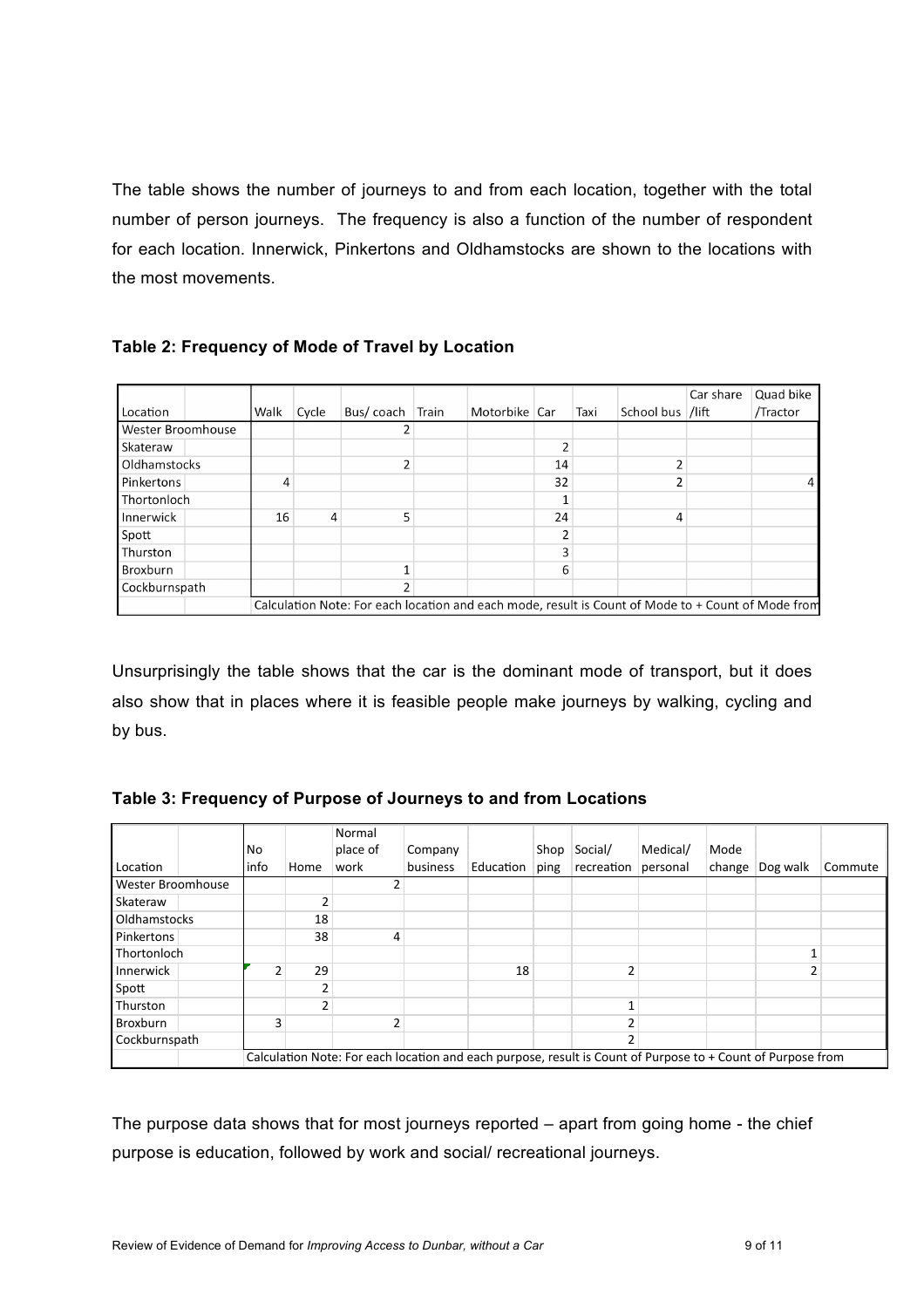**Table 4: Car Occupancy Rates**

| No. of occupants  |     |     |    |    |    |    |    |
|-------------------|-----|-----|----|----|----|----|----|
| No. of journeys   | 145 |     |    |    |    |    |    |
| % of journeys 67% |     | 19% | 9% | 1% | 0% | 0% | 1% |

The table shows that two thirds of car journeys are with only the driver. Surprisingly few journeys are reported when any car is at capacity. This represents a real opportunity to facilitate car sharing, as well as non-car travel.

# **5 Conclusion**

The evidence presented above for the villages in question, demonstrates that there is a preponderance of car use, and much of that is with a low occupancy. This may have been expected for a rural area. However what is less expected is the high level of support for not using a car. The reasons for travel show that many journeys could be carried out by a combination of cycling or car sharing, followed public transport for longer journeys.

If modal change can be achieved especially for longer journey – for example by facilitating villagers to cycle to the train for onward travel, then really significant benefits could be achieved in terms of  $CO<sub>2</sub>$  outputs.

The respondents have been very clear that the lack of safe routes, together with crossing the A1, are the major barriers to getting out of the car and onto a bike. This is strong evidence that if better cycle routes are provided, uptake will be high enough to justify the investment.